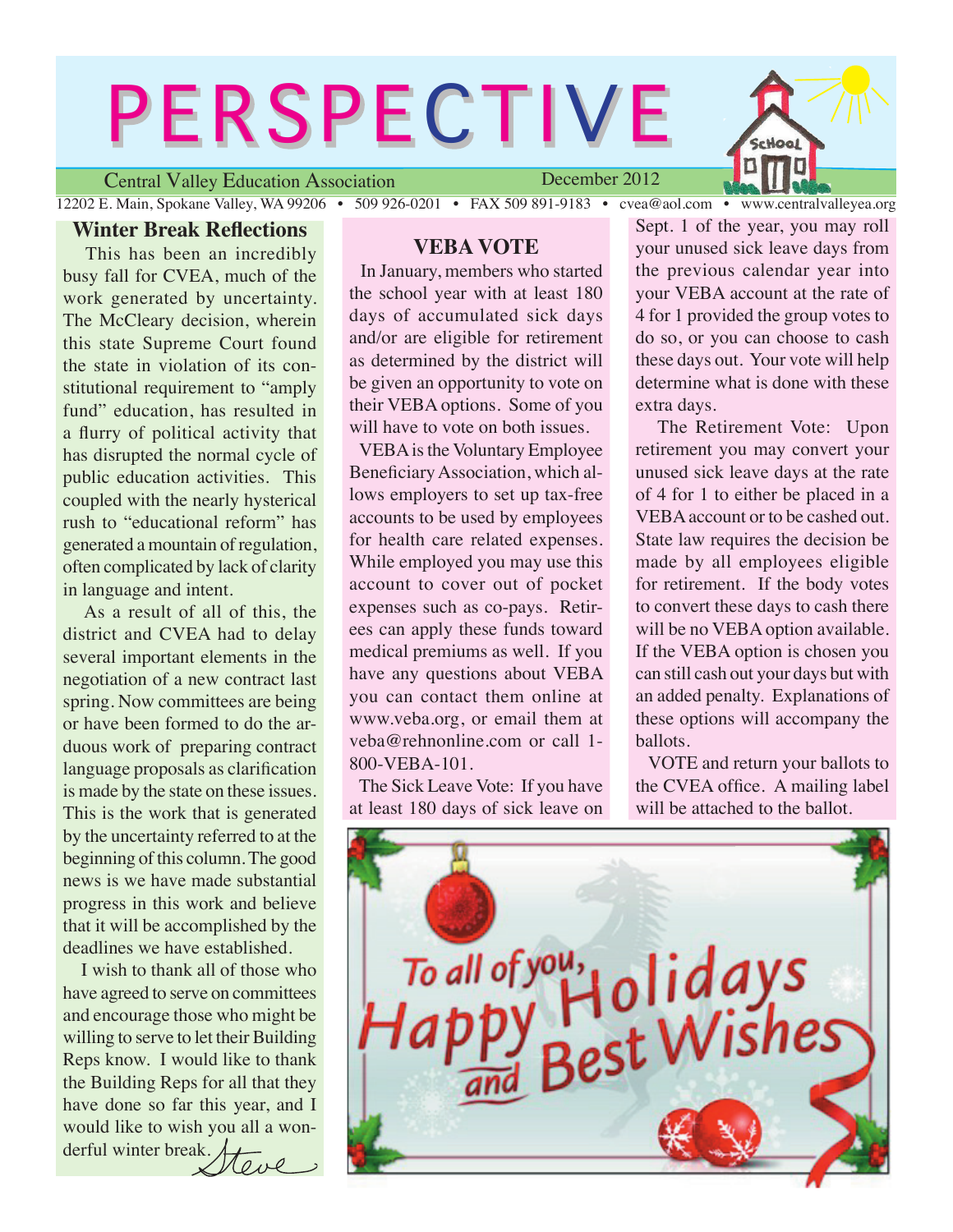#### **CVEA Elections**

 Once again it is time to begin the electoral process for CVEA officers and Assembly Representatives. At least this election will be less costly, contentious, and time consuming than what we have just completed at the State and National level.

 CVEA Officer positions open this cycle include:

- Vice-President
- Secretary
- Executive Board positions:
- Elementary At-Large
- Middle School At-Large
- Secondary At-Large
- Specialists At-Large

 In addition we will be electing Representatives to the WEA Representative Assembly and the NEA Representative Assembly. There are twelve openings for WEA RA which will be held in Seattle April 25-27, at the Meydenbauer Center. There are two openings for NEA RA which will be held in Atlanta, GA July 1-6.

 The job description for the officers is as follows (from CVEA Bylaws)

#### *SECTION II - VICE PRESIDENT The Vice President shall:*

*• Act as President in the absence of the President or if for any reason the Presidency shall become vacant. If the President becomes incapacitated for any reason, the Vice President shall take over for the remainder of the term or until the President is able to resume the duties of the office.*

*• Hold the funds of the Association, disperse them as approved by the Executive Board and keep an ac-* *curate and complete record of all transactions.*

*• Keep the President and Executive Board informed of the financial condition of the Association.*

*• Prepare an annual financial statement.*

*• Disperse the assets of the Association in accordance with policies established by the Representative Council.*

*SECTION III – SECRETARY*

 *The Secretary shall:*

*• Be responsible for keeping accurate, complete minutes of the Executive Board and Representative Council and General Meeting.*

*• Maintain official files.*

*• Assist the President with the Association correspondence.*

*• Maintain a roll of members and supply a copy to the president.*

*• Report to each meeting of the Representative Council. SECTION V – EXECUTIVE BOARD MEMBERS AT-LARGE*

 *The Executive Board Members At-Large shall attend all Executive Board meetings.*

\*\*\*\*\*\*\*\*

 WEA and NEA Representatives will be need to attend the sessions of the Assemblies and to participate in voting and listen to/participate in the debates on issues. These Representative Assemblies are the governing bodies of the Association.

 The election calendar, in order to comply with our Constitution and Bylaws, is as follows:

• December 11 - Nominations open and Nomination Forms provided to Building Reps.

• January 8 - Written nomination deadline (due at the CVEA office)

• By January 15 - Notice to members of upcoming General Mebership meeting (for candidate speeches)

• January 22 - General Membership meeting (just prior to the Building Representatives meeting), nominations from the floor, nominations closed and candidate speeches given nominations from the floor

 • February 4 - Deadline for candidate statements to CVEA office for the Newsletter

• February 5 - Special Edition Newsletter for election information

• February 6 - Ballots out to buildings

• February 14 - Ballots back to CVEA office

• February 20 - Ballots counted

• By February 22 - WEA RA delegates list reported to WEA office.

## **Read Across America is coming!**

 Read Across America is scheduled for March . Go to the **[Read](http://www.nea.org/grants/886.htm)  [Across America](http://www.nea.org/grants/886.htm) page** of the NEA website for a wide variety of ideas and resources. There are free resource kits and calendars (while supplies last) to help with your school's activities.

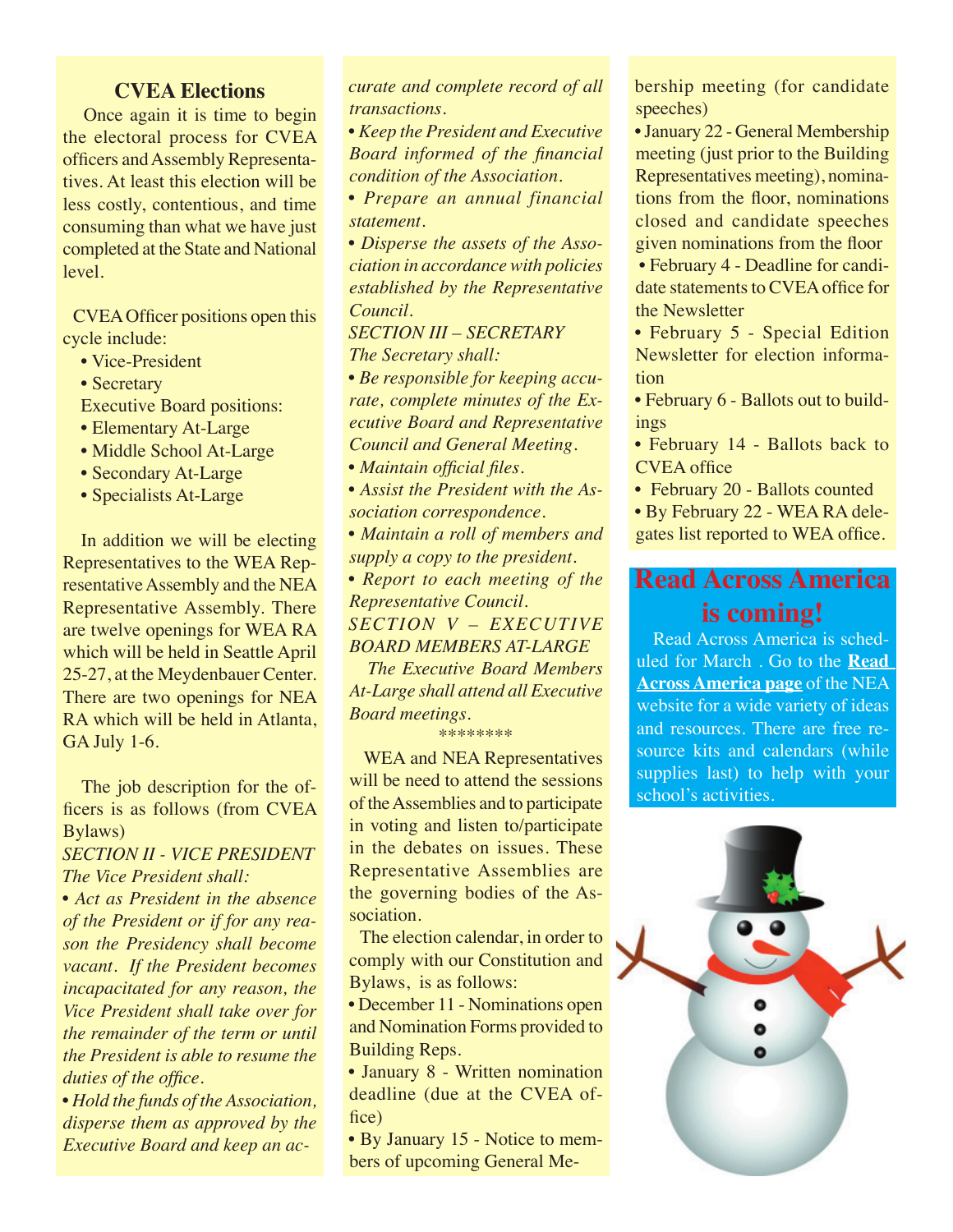#### **NOTICE**

(John Okamoto, WEA Executive Director)

 As a means to reduce the paperwork for school districts and enhance healthcare plan information for participants, after Jan. 2, 2013, WEA Select Medical, Dental and Vision plans will be administered ONLY through two websites and special call centers.

We have taken extraordinary efforts to reach out to school districts to ensure they are adequately prepared including:

1. Meetings with the Washington Association of School Administrators, numerous Educational Service Districts and presentations to Washington Association of School Business Officers.

 2. Notice letters to the school districts from WEA on March 7, 2012 and May 25, 2012, providing background information about the project and announcing the revised "go live" date.

 3. Advisory Boards: created two advisory boards representing 22 school districts large and small from across the state.

 4. Training: provided two series of training sessions across the state. We know this is initially a workload issue; we have provided manuals & reference guides to prepare school district staff for the change to the new system.

 5. Established unique mailboxes for district staff.

 6. Shipped plan member enrollment (YBR) guides to school districts for their reference and will be sending additional communications tools for participants leading up to open enrollment.

 7. Call Centers: established specially trained call centers for school district staff and plan members

 8. Working with WSIPC and Skyward so that some of district reports can be uploaded into payroll or insurance tracker – a significant improvement and time saver for payroll staff.

 Additionally, we will schedule information sessions for governance leaders and plan members leading up to open enrollment in the fall of 2013.



 Why are we sending you all this info now?

 Despite the preparation work and notifications to school districts and planned communications with plan participants, we expect there may be some concerns raised during this startup phase.

 We are confident the benefits of the new system for school districts and plan participants far exceeds these initial start-up concerns. This is the direction of healthcare administration nationwide; the system is far easier and more convenient, and provides better security than a paper-driven system. WEA has partnered with the best to build the system: Aon Hewitt is a respected leader in the field of healthcare administration, managing plans for 20 million participants across corporate, state and federal organizations.

#### **Committees Update**

 **The K-5 Co-curricular Teachers Committee** has met once and has another meeting scheduled. They are working on contract language proposals to address several workload issues.

 **The Spokane Valley Tech Committee** has met with district personnel and has agreed in principal to contract concepts. They will be working on potential contract language over the next several months.

 **The Insurance Committee** is waiting for state regulatory code to be written and/or clarified before meeting to prepare contract language proposals.